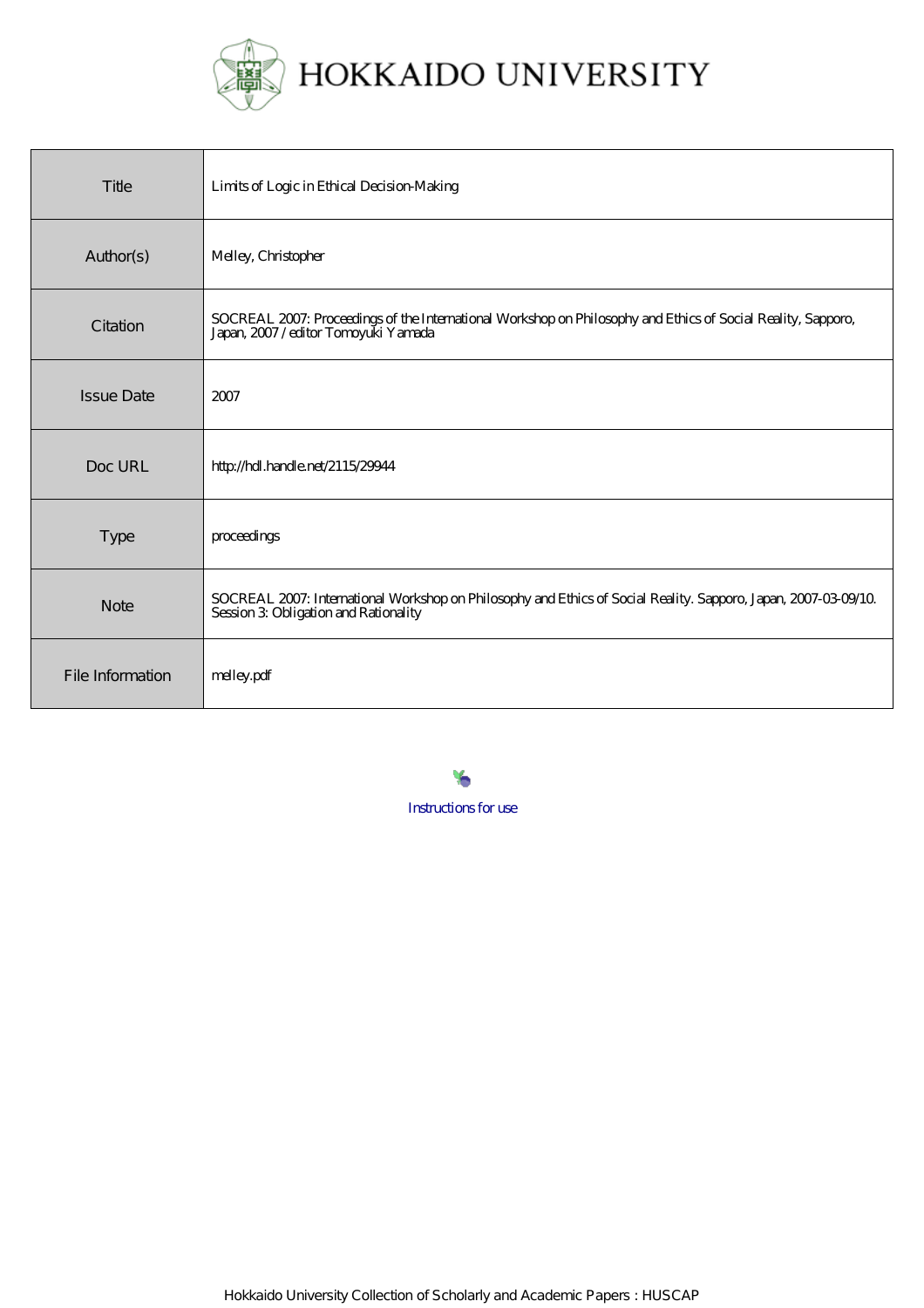**Limits of Logic in Ethical Decision-Making By Christopher Melley, PhD SOCREAL Organized by Professor Yamada 10 March 2007 Conference Hall Hokkaido University Graduate Program in Applied Ethics Graduate School of Letters Hokkaido University Sapporo, Japan** 

Moral discussion using any common language suffers from ambiguities and vagueness of expression, imprecision of idiomatic expressions and the thousand thousand vagaries any common language subjects its topics of analysis. Common language, by nature metaphoric, impedes as much as facilitates communication. The expression "Words fail" comes to mind, when trying to articulate oneself, particularly about moral decision-making, since so many variables and hidden (oops, metaphor!) assumptions are lurking (oops, metaphor!) beneath the surface (oops, yet another metaphor!) of expression. One should also add the potential for laziness of linguistic execution, even within the inherent limitations of normal language. British novelist and essayist George Orwell, in his essay "Politics and the English Language," rails against what he saw as a reciprocal correlation between lazy use of language and a degeneration of thought resulting from the lazy use of language. For these reasons, one appreciates immensely the discipline and rigor with which formal language must subject its object of investigation. Enter, meta-language and formalization where common language fails us.

My intent is not to denigrate any attempts to create discrete languages, metalanguages, hierarchies (e.g. organizational) to analyze more precisely moral relationships (e.g. obligation, commitment, promise-keeping), moral concepts (e.g. moral agent, choice, consequence). It is certainly of interest 'to see how far one can go' with formal and meta-linguistic techniques. To be sure, more secure concepts, fewer ambiguities and vague expressions can only help. One can even speak of beauty in formal language, measured by its level of precision, its economy of expression, simplicity or even its elegance. The lure of abstraction is so great that is useful to remember Plato's thinly veiled message in his allegory of the cave. The mind, after struggling hard to rise above the common and rough world of sensible and social reality, may want to linger and inhabit its mansions of thought, beautiful and pleasing as they are. Plato, as we know, has those liberated from the dross of existence, those who have been forced free of the familiar to return to the rough and imperfect world people actually inhabit. We should heed his advice, however implicit it may be in meta-ethical discussions.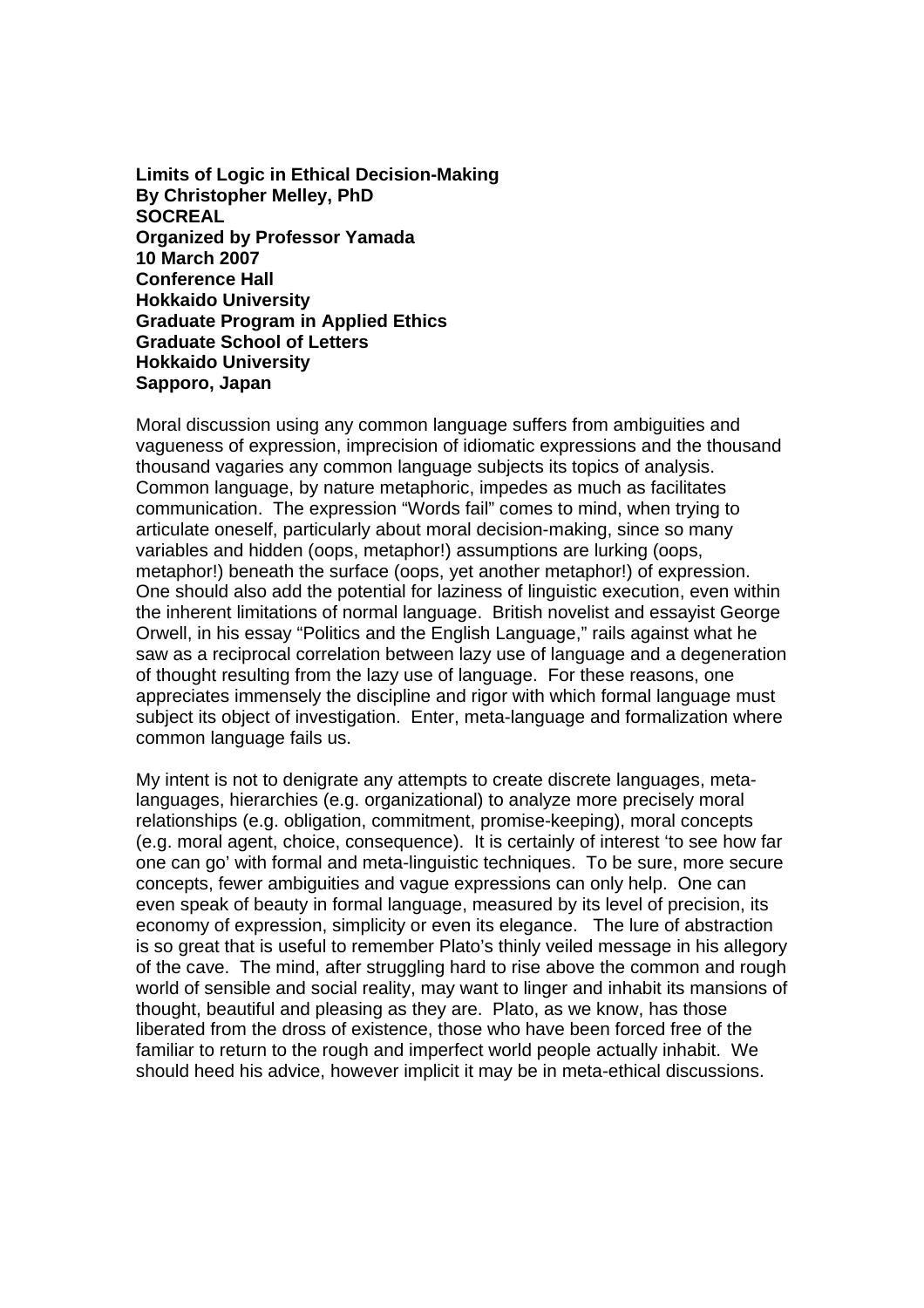The value of an artificial or meta-ethical language is contingent partly upon its applicability to this rough world of ours. Here, in the shadows hide vast and varied repositories of emotions, sub-conscious drives, shifting power structures, cultural expressions and practices, historical elements. An artificial or metaethical language can extract essential connections between concepts from the mountains of detail, can categorize and list all possible choices of a moral agent in a given situation, devoid of the detritus of historical traditions and of lived time within messy social contexts.

Logical analysis of moral decision-making provides some but not all of the most decisive elements that guide a person to the needed steps along the corridors of moral decision-making. Logic as method can show the steps, but not why one should at that moment, under these conditions, act. Premises added or premises deleted will lead to different conclusions. Enter premise a, b, and c, x is derived; delete a, b, and c and replace with d, e, and f, another conclusion, y, is derived. Combine them in one of several ways, yet other conclusions follow. *This is to say that formal logical method (discrete symbolic formalization, creation of metalanguage) can be ably manipulated to provide a desired and predictable result. Conclusion x is desired; conclusion y is not. This view makes logic a handmaiden to the will, at least when it comes to moral questions.*

Albert Camus noted that "There is but one truly serious philosophical problem and that is suicide" (The Myth of Sisyphus). Let's follow his lead, then, and use it as a place to start. Considering whether and under which conditions one would like to remain alive is both a perennial question with a long history of answers as well as a topical question, given all the novel ways a human being can be kept alive and supplemented. A simplified argument follows:

If I can no longer attend to myself, then I am debilitated. If I am debilitated, then I am no longer want to live. Therefore, if I can no longer attend to myself, then I no longer want to live.

$$
\neg A \supset D
$$
  

$$
\underline{D \supset \neg L}
$$
  

$$
\neg A \supset \neg L
$$

The logic is clear; the hypothetical syllogism admits of an easy test of validity. An analysis of the premises admits less. The first premise seems less prone to error. Of course, definitions of 'attend to myself' and 'debilitated' need to be defined. The second premise is much more likely to strain, while trying to establish the link between not being able to attend to oneself and no longer wanting to live. That is, statements such as these can only be verified by the person herself or himself. There is no universal truth to such statements; they are personalized, reflective, phrased with one person in mind. Camus overcomes all negations of life with a supreme sense of scorn. Sometimes, insufficient scorn may be available for the moment.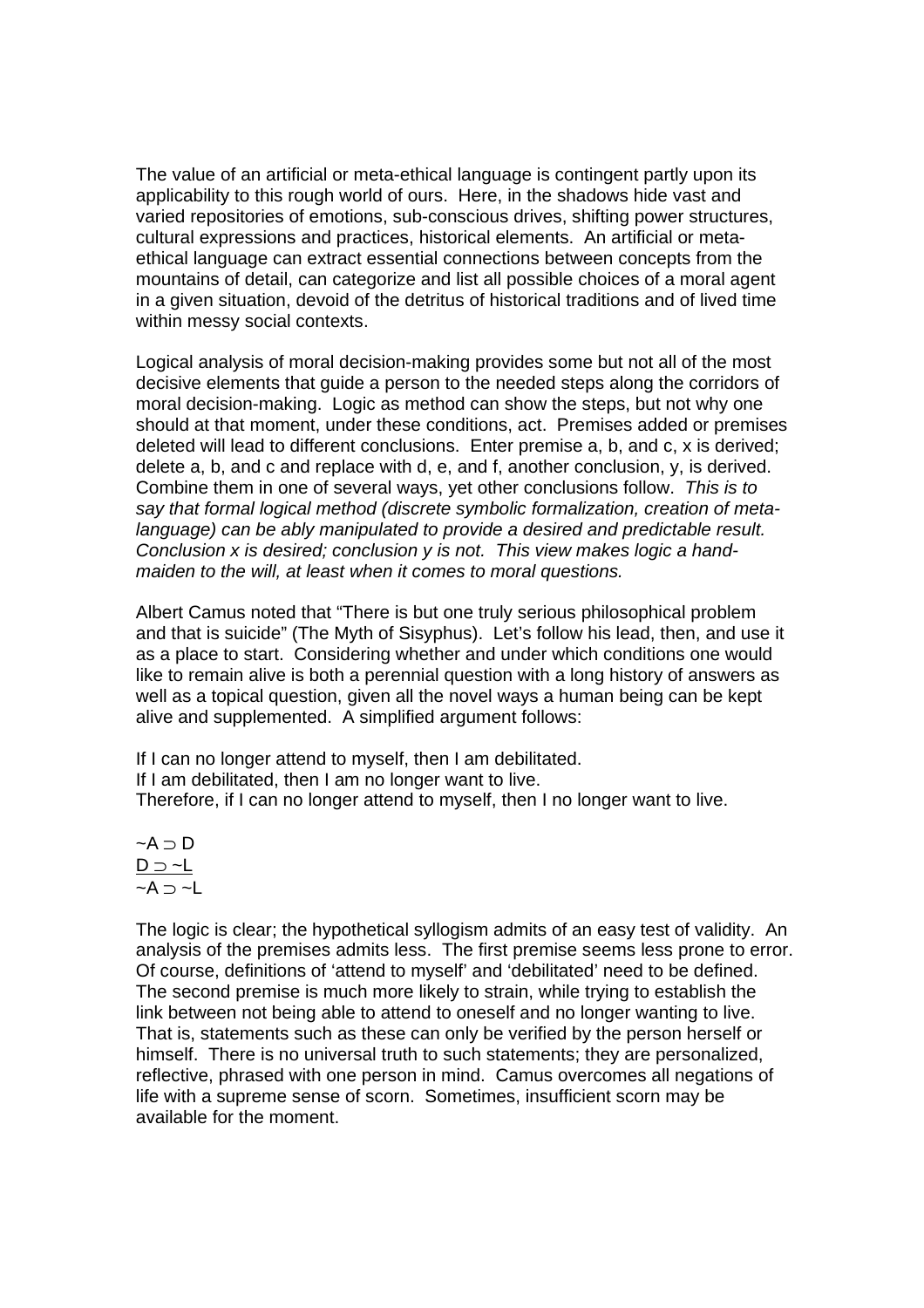One could just as well phrase a similar argument, slightly altered, to produce the desired result:

If I can no longer attend to myself, I am debilitated

If I am debilitated, then I still want to live, provided I can hire someone to care for me and provided I can enjoy at least part of the day.

Therefore, if I can no longer attend to myself, I still want to live, provided that I can hire someone to care for me.

Translated to notation, the argument takes the same hypothetical syllogistic form:

$$
\neg A \supset D
$$
  

$$
\underline{D \supset [L \supset (C \bullet E)]}
$$
  

$$
\neg A \supset [L \supset (C \bullet E)]
$$

In effect, we produce the argument whose conclusion appeals most to us. Logic by itself can recommend or convince, but only along certain official corridors of thought. To continue the metaphor, we can envision many doors, if you will, off these corridors; each door opened identifies variables, which when linked, will lead to several logically acceptable conclusions, when closed yet other conclusions. However, why one opens these doors in the first place is not always a matter of logic, but of preference or other motivations.

These doors could also represent more detail. For instance,  $C =$  'provided I can hire someone to care for me.' What level of care? Private nurse, 24/7? Care at home by a close relative? What will she be allowed to do? Will she be able to drink a coffee and smoke a cigarette on the balcony? Will she be able to tend to flowers? Will she be able to watch and listen to the birds? What is her definition of "acceptable"

Let us consider the example of suicide further. Suicide as an established category must be defined. Many lead lives that at first appeal to the same established category as traditional notions of suicide would yield, such as bungee cord jumpers, mountain-climbers, cigarette-smokers, drivers on the Autobahn. Though many of us engage in risky behaviors, even debilitating over the longterm, as those described, they typically are not added to the list of suicides, though that would need extended argument in another paper to show why they could or could not be included. In deciding to live or die, one may open the door to statistical evidence for illumination. According to the World Health Organization, in 2000, a person committed suicide every 40 seconds or 2,160 per day or 788,400 for the year. For the same year, it was the third leading cause of death between the ages of 15-44, regardless of sex. Generally, over 90 percent of suicides occur during times of depression, resulting from loss of job, of love, or of honor (WHO).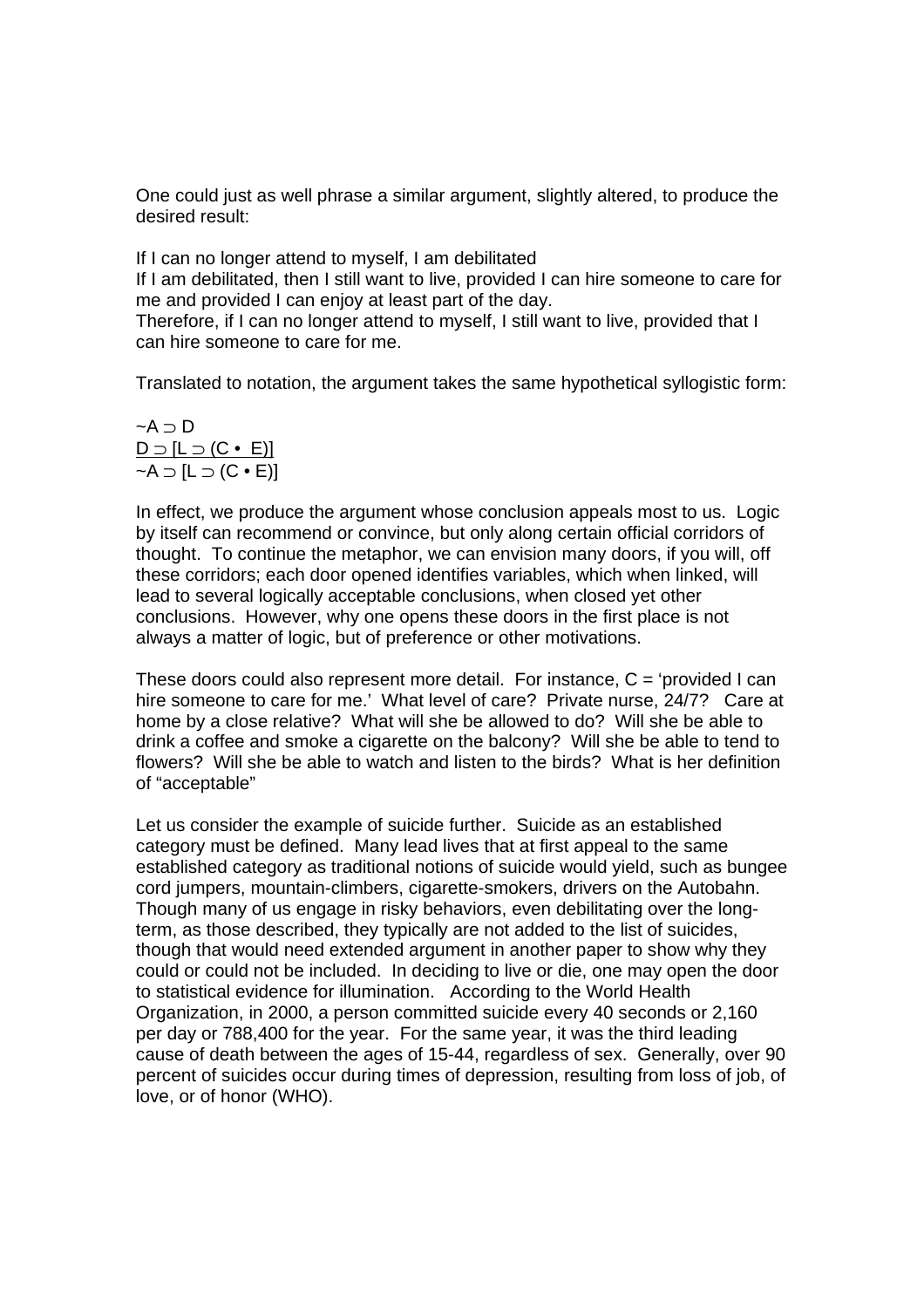Despite recent disturbing increases among the young and the growing understanding of correlations between drug use and depression with the choice of suicide, one finds of course that most never commit suicide. One therefore should not commit suicide, since most do not and find good reasons to continue on till the last.

Most people do not commit suicide. Therefore, I will not commit suicide.

Though the conclusion is admirable, the evidence is very weak, since what many people do is no reliable indication of how one ought to act. Even if the statistical argument is too weak, one may open other doors in the corridor of thought that introduce other variables, either in the form of principles or more evidence which leads them to the sought-after conclusion. Here is an example:

Most people do not commit suicide.

Most find either that life is appealing or that life must be lived to its end. If life is appealing, then I should persist. And if life must be lived to its end, then I must persist.

Therefore, I should continue to live or I must continue to live.

Translated to notation, the argument takes this form:

 $-S$ A v M  $(A \supset P) \bullet (M \supset P)$ P v P

The constructive dilemma is clearly visible and easy to test for validity. The initial premise – that most people do not commit suicide - does not come into play, other than as a general statement surrounding the argument. Escaping through the proverbial horns of a dilemma, we could add another component to the disjunctive statement. Or, by taking the argument by the horns, we could disprove one of the conjuncts.

Despite the clarity of the argument, we have to contend with the effects of actual suicides. There have been spates of celebrity suicides, one of most recent hitting the Korean pop music scene with the suicide deaths of Eun-joo (March 2005), Lee, and Yuni (21 January 2007), and most recently, Jeong Da-Bin (10 February 2007) (Jackson, BBC). There is fear of copy-cat cases (Park, Chan-Kyong). Some young Korean women now apparently feel that if these celebrities were not strong enough to withstand the vagaries of career or cruelty from others, despite their beauty and talent, how could they?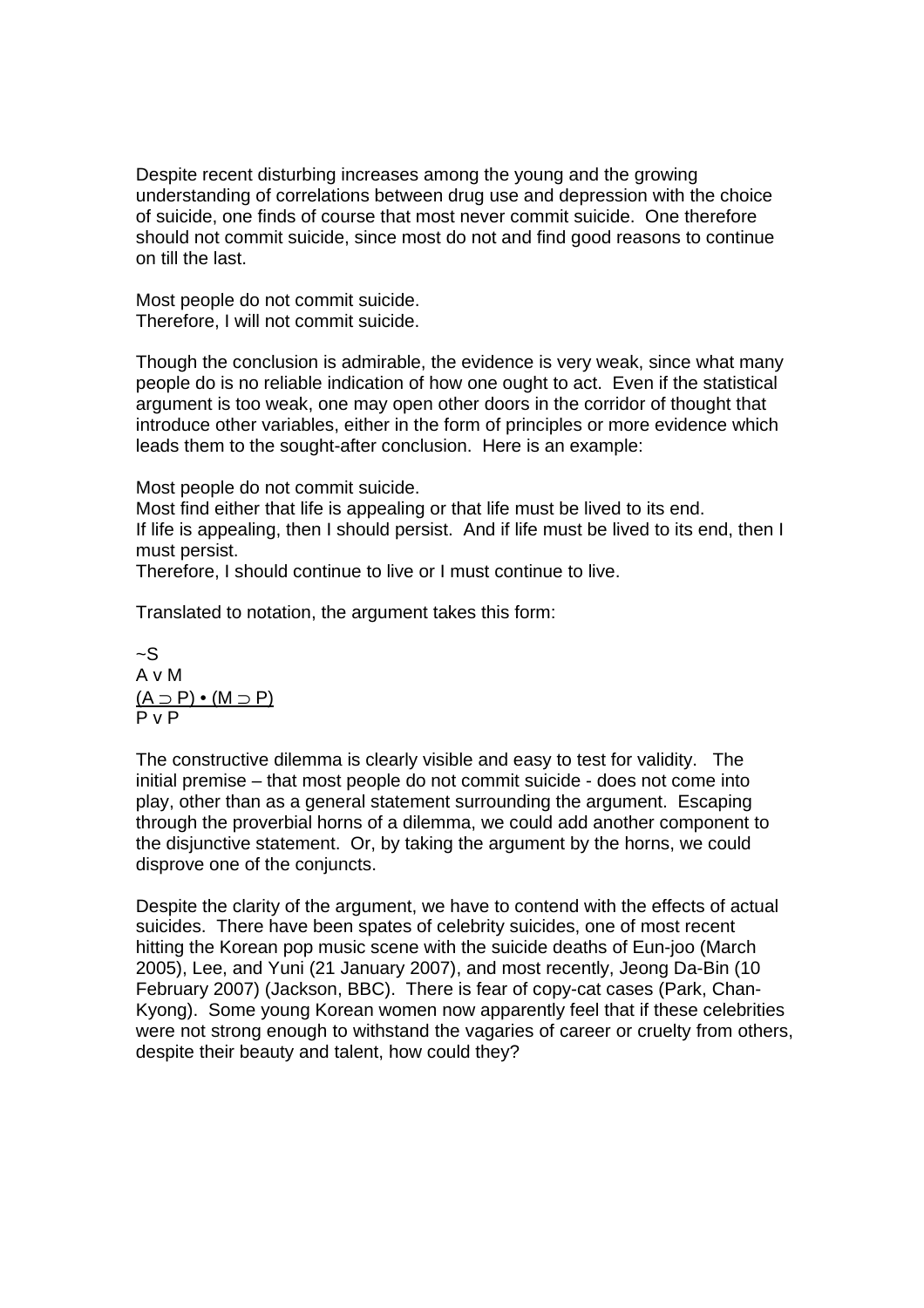Tests for validity and soundness help us see the problem more transparently, help us appreciate the relationships of variables. Yet there is a hidden foundation beneath the smooth workings of inference.

Premise

Premise **Example 2** -------------Unstated assumptions

**Conclusion** 

These unstated assumptions are non-rational in nature; they may comprise multiple human emotions, social expectations, even chance. A poet's observation, such as e.e. cummings, gives resonance to this thought when he says "love is a deeper season than reason;…" (100 selected poems, #83) The poet's reference claims that an emotion, at least one, is ultimately more vital than reason. He does not exclude reasoning altogether, but suggests that reasoning is not as profound a justification for action as love, that at least logic abstracted from our rough social reality, cannot adequately capture or express moral issues.

Russian novelist Leo Tolstoy illustrates cummings' point about the limits of reason, however transparent. Tolstoy's short story "The Death of Ivan Illych" chronicles the physical decline and ultimate transformation of a middle-class St. Petersburg court attorney by the same name, as he experiences a protracted terminal illness. At one point, as the poor fellow is still able to reflect and in turn reject the course of his ailments, Illych speaks to himself:

The syllogism he had learnt from Kiezewetter's Logic: 'Caius is a man, men are mortal, therefore Caius is mortal,' had always seemed to him correct as applied to Caius, but certainly not as applied to himself.

The logic is impeccable and simple. Rephrased, the argument would be

If Caius is a man, then Caius is mortal. Caius is a man. Therefore, Caius is mortal.

Where propositional logic fails to represent the famous syllogism, predicate logic can:

- 1.  $(x)(Cx ⊃ Mx)$
- 2. Cx
- 3. Mx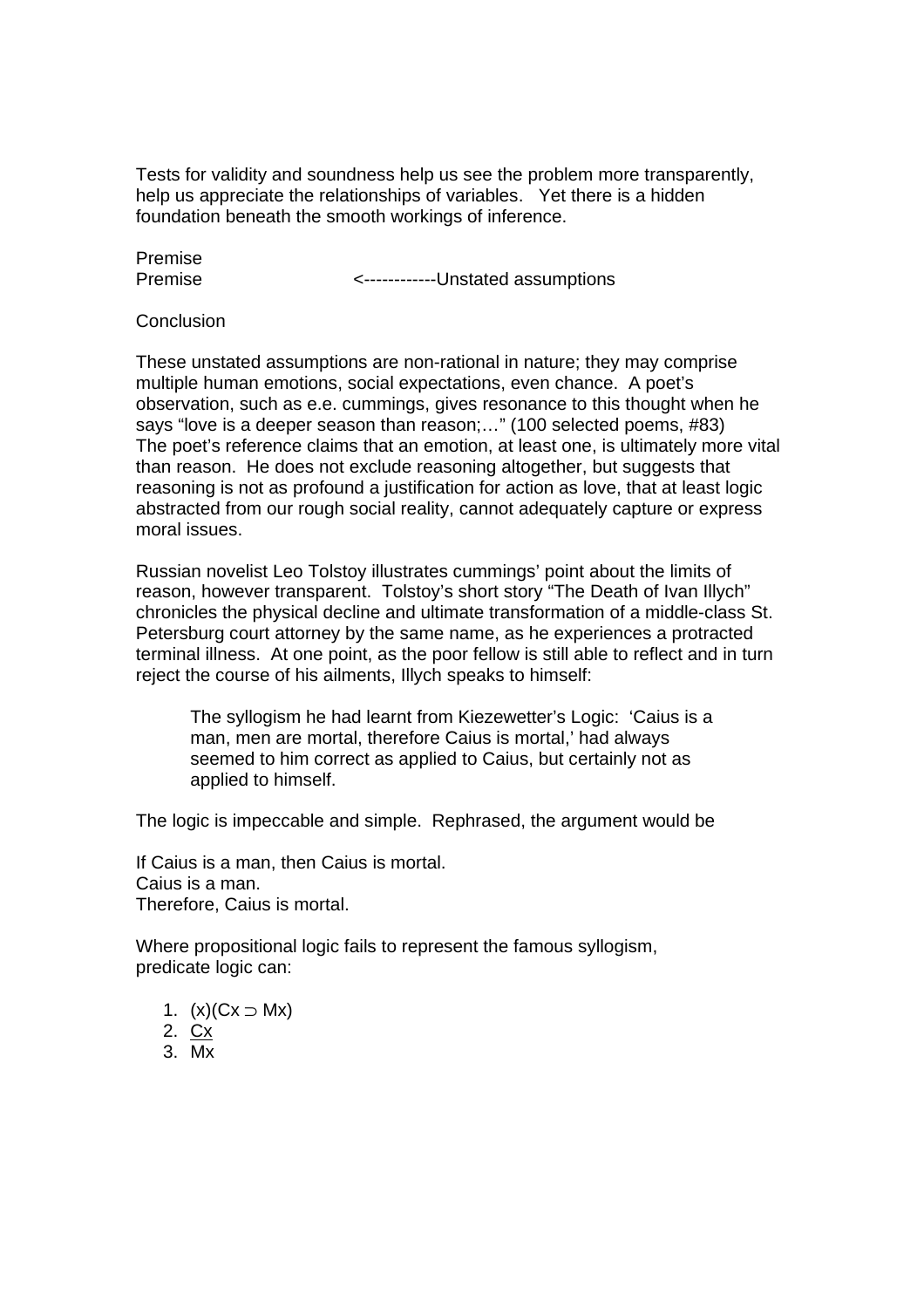There is no way out for poor Caius, nor for anyone else, for that matter. Yet Ivan Ilych revolts against this corridor of logic and the door its premises must open:

That Caius, man in the abstract, was mortal, was perfectly correct, but he was not Caius, not an abstract man, but a creature quite, quite separate from all others. He had been little Vanya, with a mamma and a papa, with Mitya and Volodya, with the toys, a coachman and a nurse, afterward with Katenka and with all the joys, griefs, and delights of childhood, boyhood, and youth. What did Caius know of the smell of that striped leather ball Vanya had been so fond of? Had Caius kissed his mother's hand like that, and did the silk of her dress rustle so for Caius? Had he rioted like that at school when the pastry was bad? Had Caius been in love like that? Could Caius preside at a session as he did? 'Caius really was mortal, and it was right for him to die; but for me, little Vanya, Ivan Ilych, with all my thoughts and emotions, it's altogether a different matter. It cannot be that I ought to die. (The Death of Ivan Ilych, 496)

There is no doubt that Ilych's wishes and delusions to be precluded from the inimicable conclusion will fail. Brute finalities confront all wishes and win in the end. We can see, however, the profusion of detail, the profundity of memories from one man's life contrasted sharply with a simple valid argument. This intensely personal approach cannot be achieved through abstraction. In fact, abstraction is transparent precisely because the ruddy details have been removed, leaving the corridor of reasoning uncluttered. Sans memory, sans feelings, sans the collective weight of a person's lived life, How many thousand thousand doors must be opened in the corridors of reasoning to illuminate or darken the decision-making process of how to act or be? Somehow, after months of denial, after having lost all his fair-weather friends, having alienated his beautiful and healthy wife, Ivan Ilych, found his answer at the touch of his young son's hand and tears, in the last moments of his life.

Suddenly, he knew what he must do. This illumination, this sudden insight, had less to do with logic than with love. So too is it with some of our moral acts and orientations. As we walk down the corridors of reasoning, we must keep in mind that that decision process as to which doors we open to illuminate the dark are often hidden in impenetrable recesses, beyond the reach of reason.

Logic as vehicle to decision-making will take us where we want to go, dependent on our desire to do so, our willingness to act. It takes an act of will, however, to be logical. The frugal or elegant houses of thought we build to extract the essentials from the non-essentials can take on a life of their own, almost forfeiting Plato's advice to return to the rough world of social reality. Literature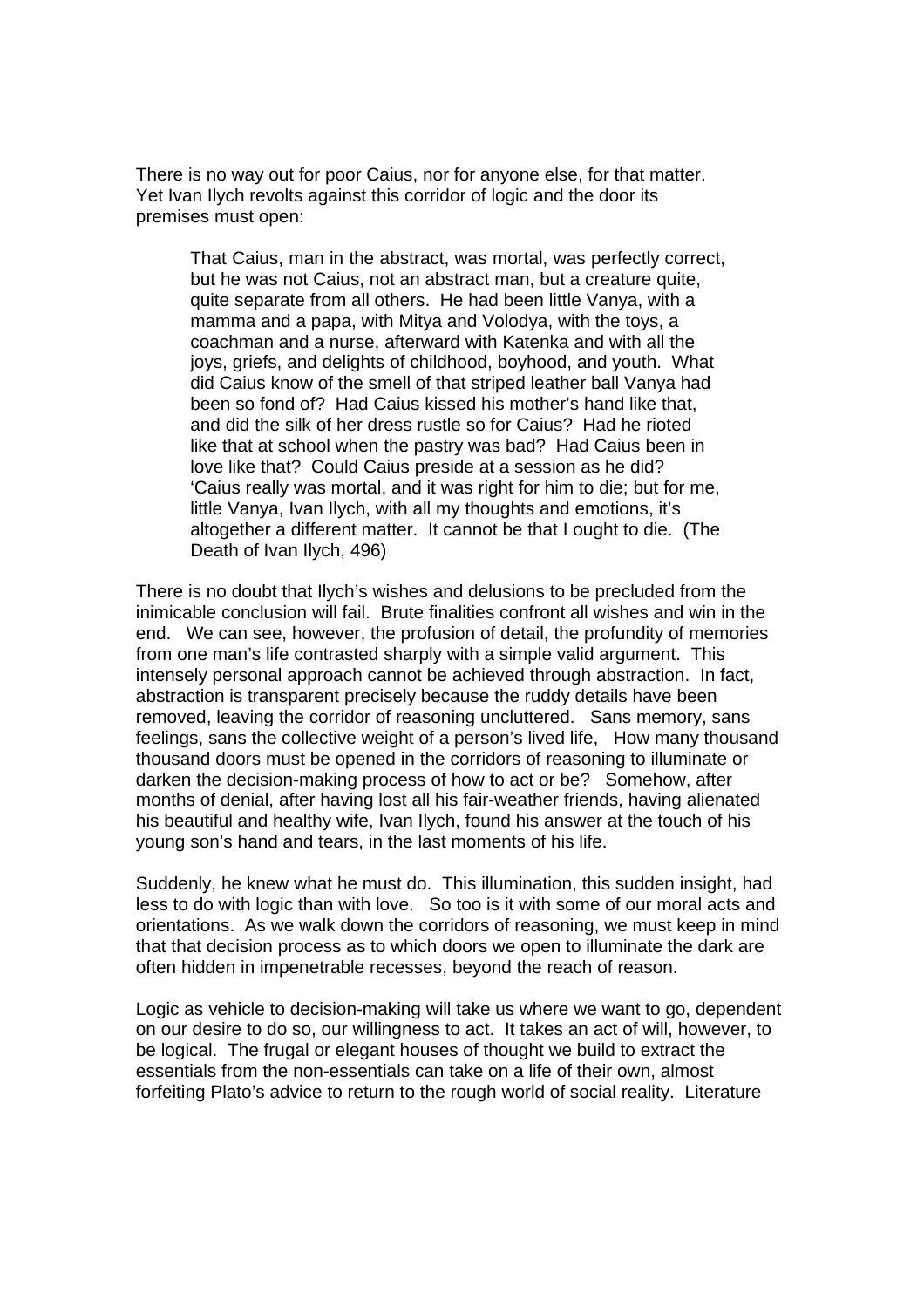gives other insight into human reality, but it too fails for the very reasons that logic succeeds.